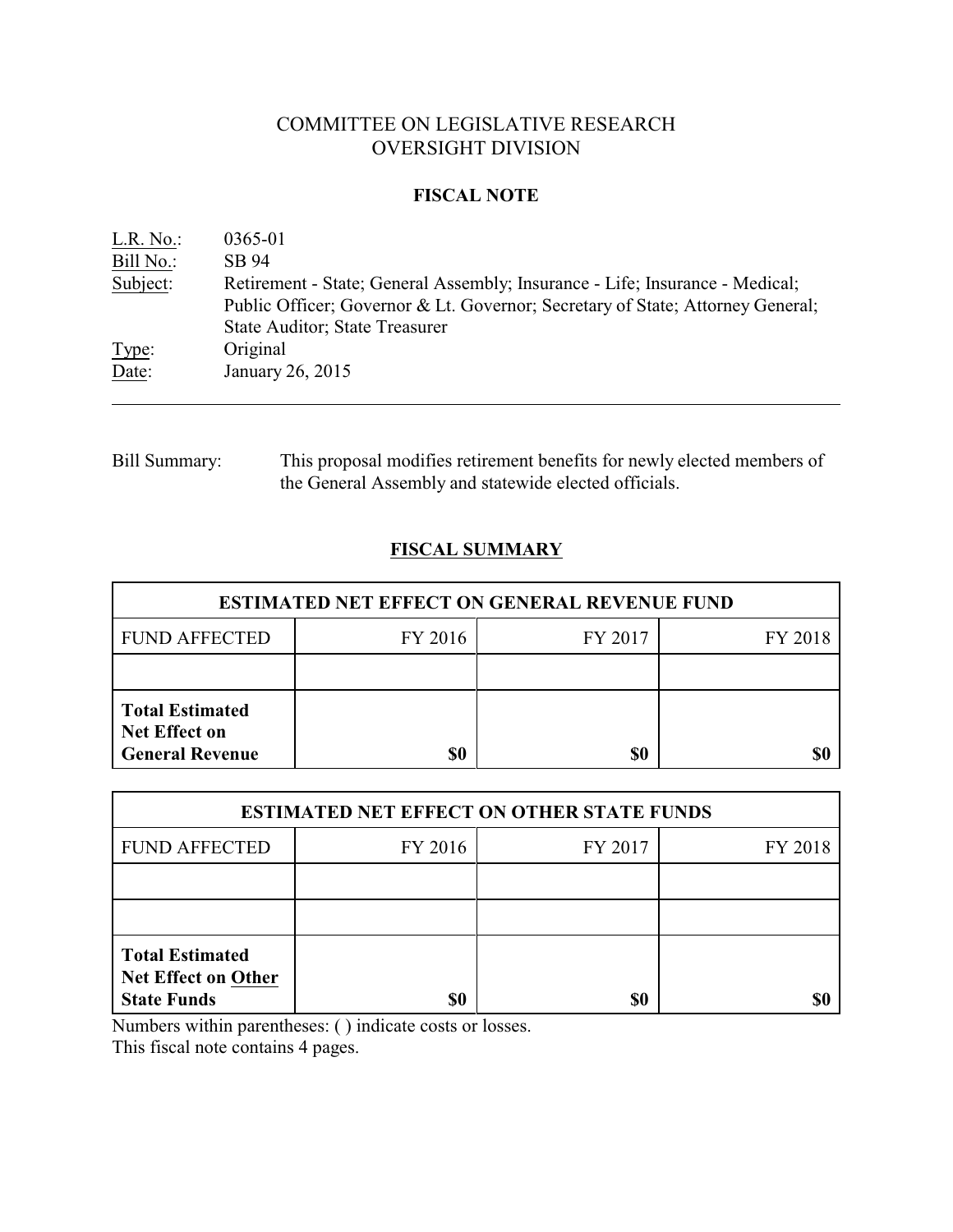L.R. No. 0365-01 Bill No. SB 94 Page 2 of 4 January 26, 2015

| <b>ESTIMATED NET EFFECT ON FEDERAL FUNDS</b>                        |         |         |         |  |  |
|---------------------------------------------------------------------|---------|---------|---------|--|--|
| <b>FUND AFFECTED</b>                                                | FY 2016 | FY 2017 | FY 2018 |  |  |
|                                                                     |         |         |         |  |  |
|                                                                     |         |         |         |  |  |
| <b>Total Estimated</b><br>Net Effect on All<br><b>Federal Funds</b> | \$0     | \$0     |         |  |  |

| <b>ESTIMATED NET EFFECT ON FULL TIME EQUIVALENT (FTE)</b>    |         |         |         |  |  |
|--------------------------------------------------------------|---------|---------|---------|--|--|
| <b>FUND AFFECTED</b>                                         | FY 2016 | FY 2017 | FY 2018 |  |  |
|                                                              |         |         |         |  |  |
|                                                              |         |         |         |  |  |
| <b>Total Estimated</b><br><b>Net Effect on</b><br><b>FTE</b> |         |         |         |  |  |

 $\Box$  Estimated Net Effect (expenditures or reduced revenues) expected to exceed \$100,000 in any of the three fiscal years after implementation of the act.

| <b>ESTIMATED NET EFFECT ON LOCAL FUNDS</b>            |     |     |     |  |
|-------------------------------------------------------|-----|-----|-----|--|
| FY 2017<br><b>FUND AFFECTED</b><br>FY 2016<br>FY 2018 |     |     |     |  |
| Local Government                                      | \$0 | \$0 | \$0 |  |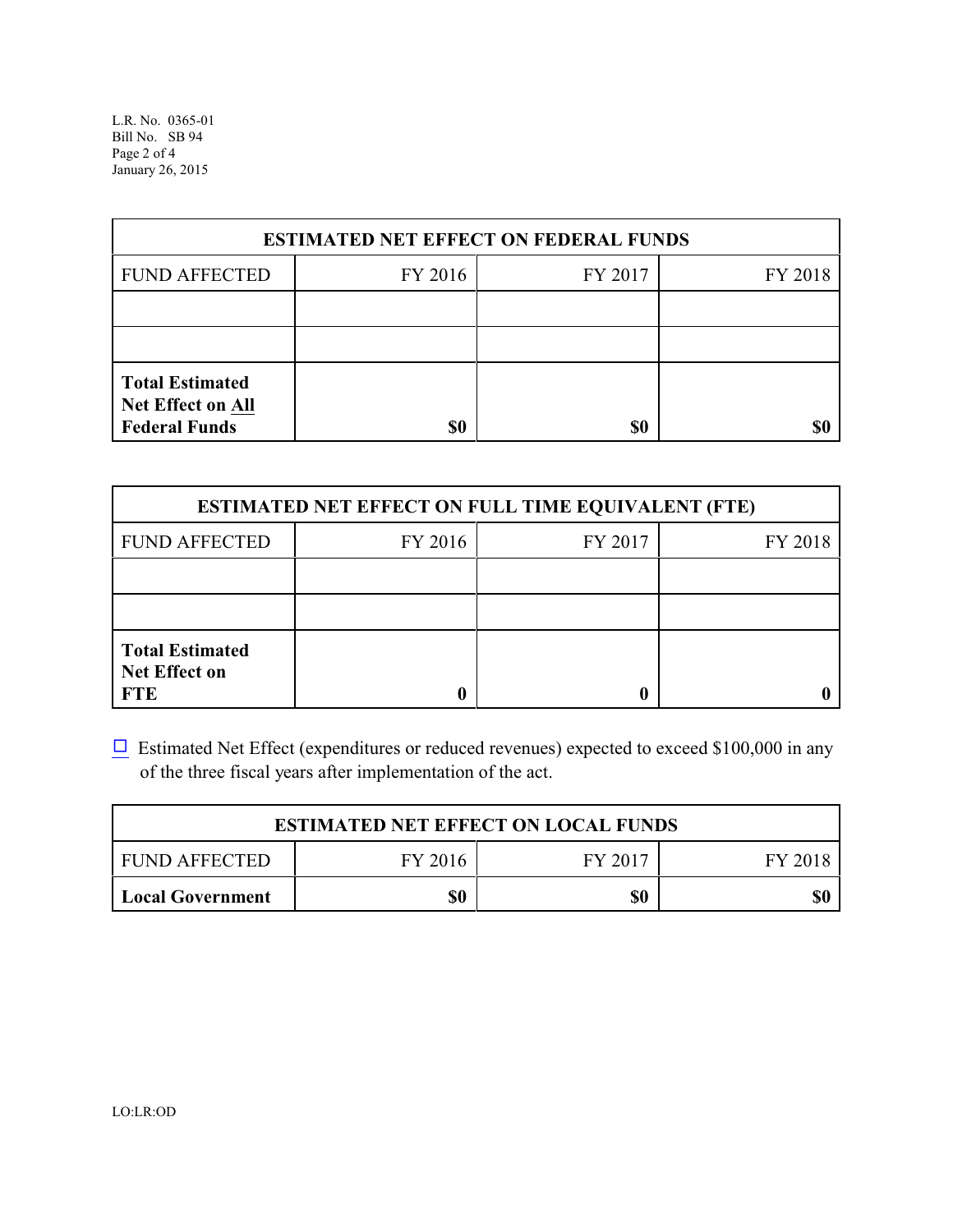L.R. No. 0365-01 Bill No. SB 94 Page 3 of 4 January 26, 2015

## **FISCAL ANALYSIS**

#### ASSUMPTION

Officials from the **Joint Committee on Public Retirement** state that their review of the proposal indicates that such may constitute a substantial proposed change in future plan benefits as defined in Section 105.660(10), RSMo. It is impossible to accurately determine the fiscal impact of this proposed legislation without an actuarial cost statement prepared in accordance with Section 105.665, RSMo.

Officials from the **Missouri State Employees Retirement System** state that the proposed removal of benefits for new hires has no effect on MOSERS' current benefit obligation or current employer contributions for the active members currently covered under the MSEP 2000.

The long term effect of the proposed change on the defined benefit contributions is a decrease in employer normal cost of approximately .11% of total MOSERS' payroll. It is important to note that unfunded actuarial accrued liability contributions for MOSERS are assumed to be made on total payroll, including those members hired on or after January 1, 2016.

| <b>FY15-16 Contributions</b>                      | <b>Present Benefits</b> | <b>Proposed Benefits</b> | Increase/(Decrease) |
|---------------------------------------------------|-------------------------|--------------------------|---------------------|
| Normal Cost                                       | 8.21%                   | 8.19%                    | $(0.02)\%$          |
| Member Contributions                              | $(1.32)\%$              | $(1.32)\%$               | $0.00\%$            |
| UAAL% (30yr amortization)                         | 10.08                   | 10.10                    | 0.02                |
| <b>Total Contribution Rate</b>                    | 16.97%                  | 16.97%                   | $(0.00)\%$          |
|                                                   |                         |                          |                     |
| Employer Normal Cost (\$mil)                      | \$139.1                 | \$138.7                  | \$(0.4)             |
| <b>Estimated Employer</b><br>Contribution (\$mil) | \$342.6                 | \$342.6                  | $0.0\%$             |

There is no change in the Unfunded Actuarial Accrued Liability (UAAL) valuation from the present benefits to the proposed benefit changes.

Officials from the **Missouri Senate**, the **Missouri House of Representatives** and the **Office of Administration** each assume the current proposal would not fiscally impact their respective agencies.